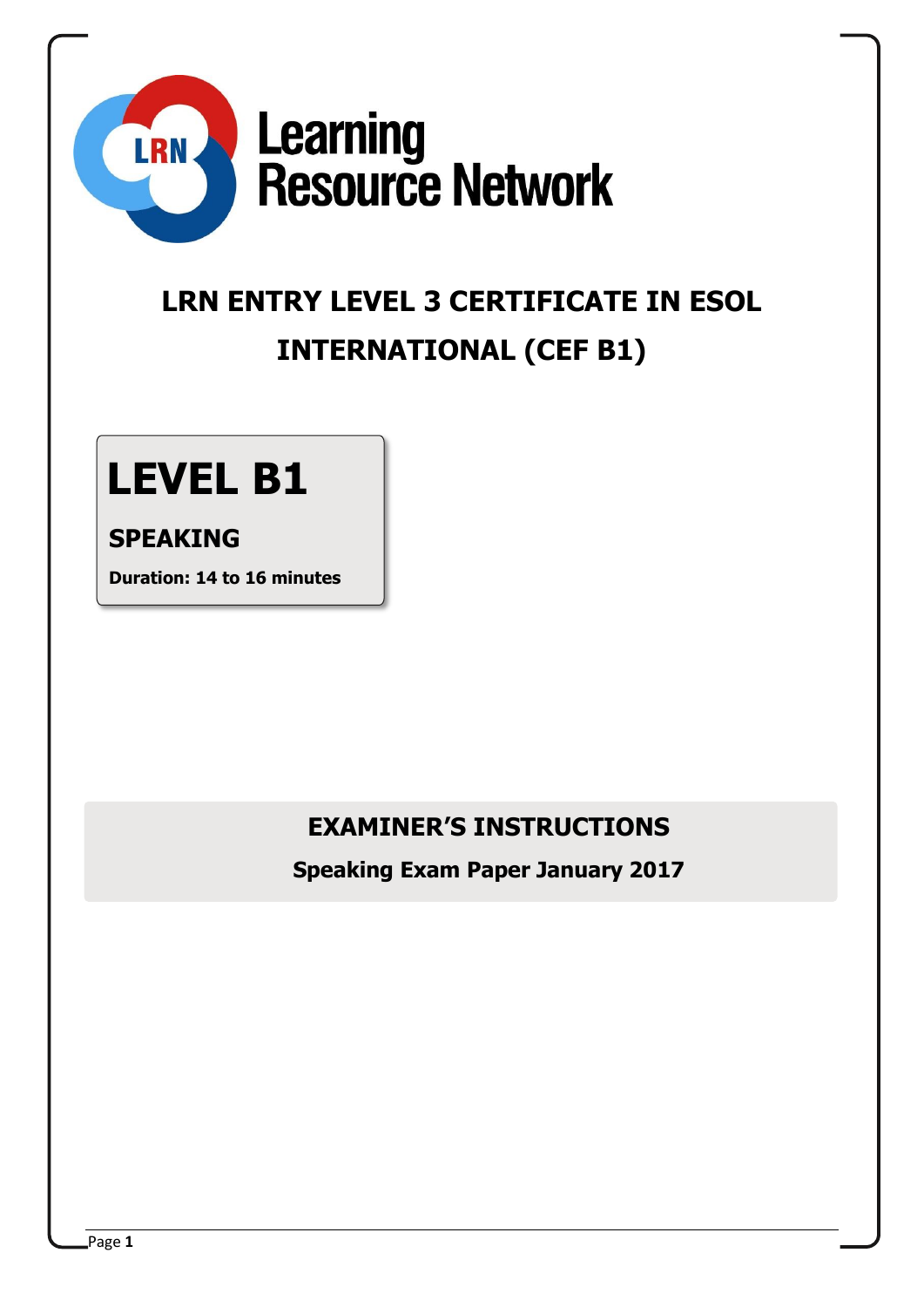#### **Warm up Stage**

Duration: 3 minutes

**Examiner:** Good morning / Good afternoon. My name is ...........................

| To Candidate A: | What's your name?   |
|-----------------|---------------------|
|                 | Where are you from? |
| To Candidate B: | What's your name?   |
|                 | Where are you from? |

**Examiner:** In this part of the Test, I would like to ask you some questions about yourselves.

The Examiner asks each Candidate one or more questions about the following topics.

- hobbies
- free time activities
- school
- hometown or neighbourhood
- future plans
- No questions about their families are allowed.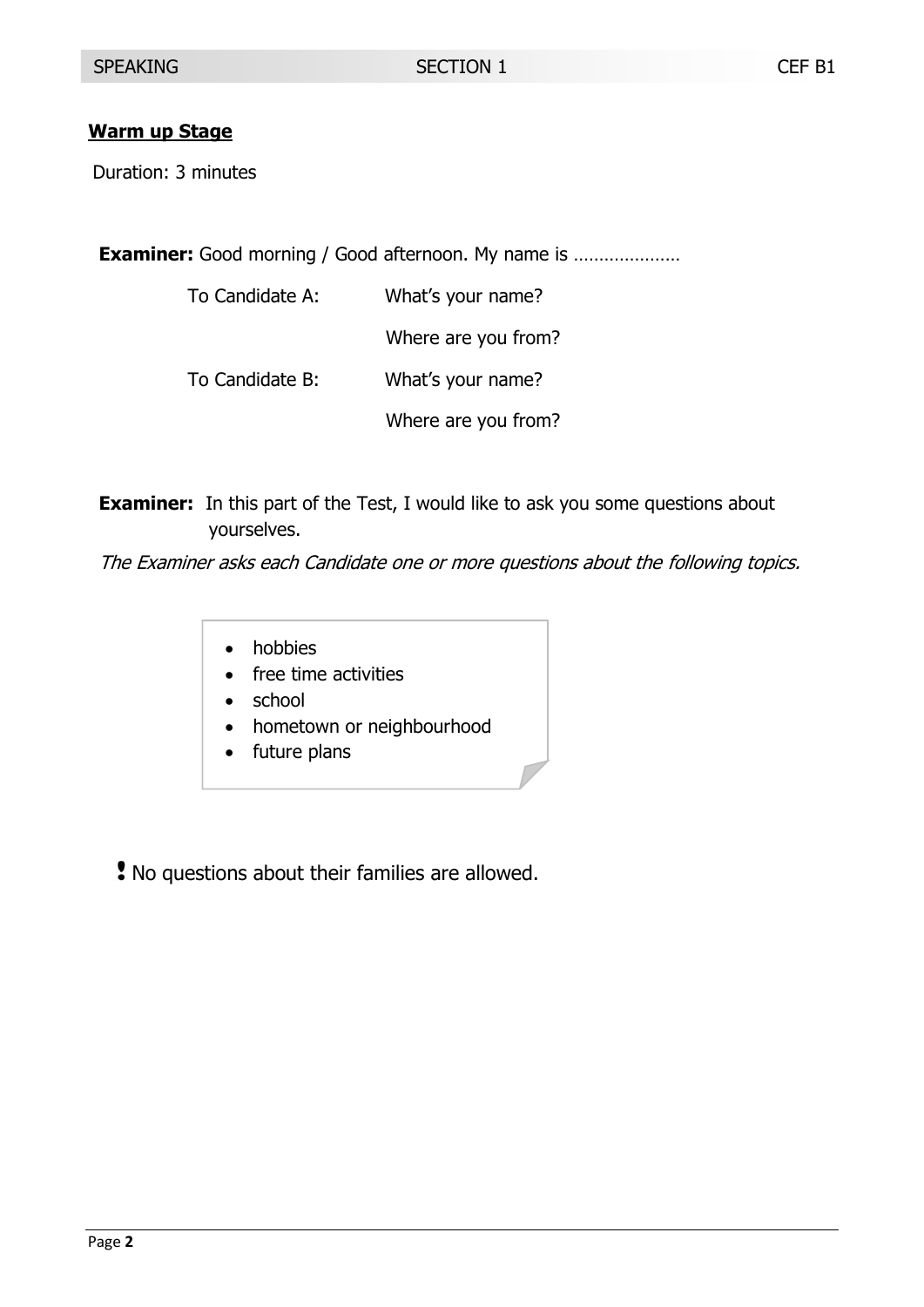#### **Prepared Topics – Individual Talks and Interaction**

Duration: 6 to 7 minutes

**Examiner:** In this part of the Test, each of you is going to talk for **1 minute** about the topic you have already prepared for. After you have finished your talk, I will ask you some questions about what you have presented and then your partner can express his/her point of view on the same topic.

**The Examiner shows each candidate the list of topics and asks them which one they have prepared to talk about.**

#### **List of prepared topics:**

- 1. What do you usually spend your pocket money on?
- 2. What was your favourite toy as a child?
- 3. Have you ever lied to a friend? Why? Why not?
- 4. If you could change something about your school, what would that be?
- 5. Why playing computer games is popular with children?

**Examiner to Candidate A:** Which topic are you going to talk about?

Candidate A can speak for **1 minute**

The Examiner asks Candidate A a question on what he/she has said.

**Examiner to Candidate B:** What do you think of this? or Do you agree or disagree with your partner?

The Examiner asks both candidates a question and prompts them to engage in a conversation.

Interaction: **2 – 2.5 minutes**

**Examiner to Candidate B:** Which topic are you going to talk about?

Candidate B can speak for **1 minute**

The Examiner asks Candidate B a question on what he/she has said.

**Examiner to Candidate A:** What do you think of this? or Do you agree or disagree with your partner?

The Examiner asks both candidates a question and prompts them to engage in a conversation.

Interaction: **2 – 2.5 minutes**

**Examiner:** Thank you.